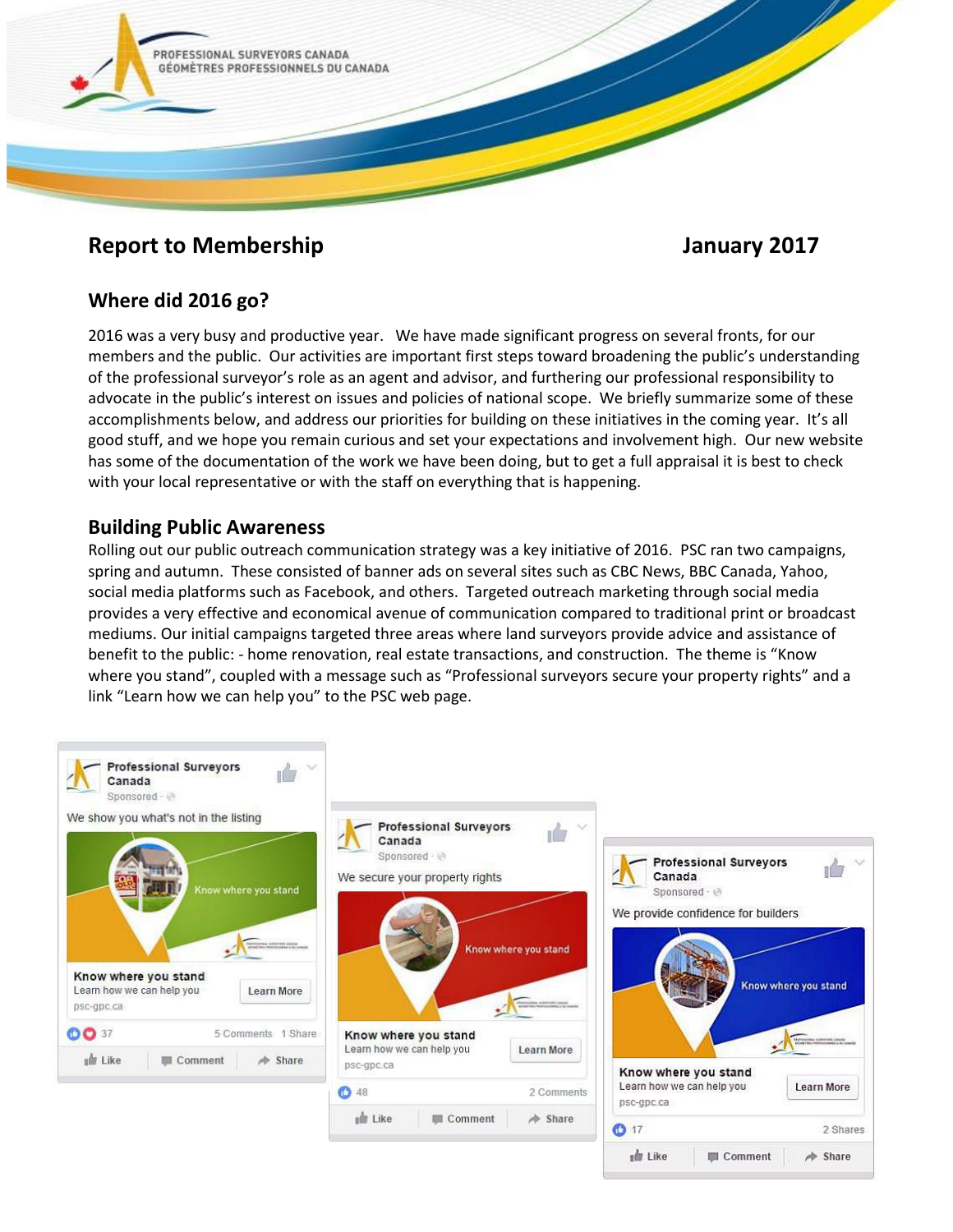Both campaigns were very successful. In total the two, six week, campaigns generated over twenty million viewings of the three ads, and over thirty-five thousand click-throughs to the PSC website. The response to the messaging has been positive, and additional ads are being prepared for a second spring run in April of 2017. This is an important first step in our initiatives and the messaging will be reinforced throughout new public awareness initiatives. The new PSC website is reflective of the changes that were needed and allowed the messaging to be heard by members of the public.

Working with marketing professionals has greatly improved our messaging and effectiveness. We have distributed the banner ads both static and animated to each association so that the ads can be used again and again, to provide a harmonized message. There are many subtle things in these ads and we hope you appreciate the effort that has gone into developing the message. Messaging in the coming year on matters of public interest will use these concepts as its base.

#### **CONTENT IS KING**

If 'the medium is the message' as the famous saying goes, content and the language to deliver that content are the elephants in the room. In the coming year we will be developing content from videos, to quizzes, to infotext, and info-graphs, to draw the reader/viewer to their message. We have a tremendous advantage in that we have great messages about all the benefits that the public realizes from our professional surveying members. Our goal then is to get that message out in a format that the average person wants to see. We want your phone to ring or the emails to come to you, so that the public can realize the benefits of professional surveyors and their training and see the advocacy on their behalf.

#### **SHARED COST ADVERTISING**

PSC was asked to examine possible costs for shared development of content and media buys. Costs for media buys would be significantly lower the larger the spread of the buy. As well, once content was created it could be used over and over again with less and less unit cost. A proposal was sent out to each association to gauge interest in both standardizing the messaging and sharing the cost of content development and media channel buys. The proposal explained what an approximate one-time cost for content creation and ad runs on TV or radio would be. Unfortunately at this time there was not significant enough interest so no additional content will be produced or distributed under this plan. Provinces that have expressed an interest will have a cost share of 50/50 with PSC. It should be noted that at a president's forum, there was considerable misunderstanding of the intent of the program, and this, with more explanation may have to be revisited.

## **A Harmonized National Brand**

We will continue in 2017 to seek a Trademark of a harmonized designation for professional surveyors in Canada. The standard designation P. Surv which resonates with the public that also ties back to each jurisdictional designation would greatly simplify communication and benefit both the practitioners and the public. We are currently working with the Saskatchewan Land Surveyors Association that has expressed concern over any changes. We are confident any issues can be resolved in good faith. Many professional surveyors across Canada have contacted PSC to express support for this initiative and inquired as to its implementation dates. We are not there yet, but we hope to obtain agreements in the coming year. This initiative will take leadership at the national and local levels.

psc-gpc.ca

Professional<br>Surveyors Canada

 $f$  in

OPSC\_GPC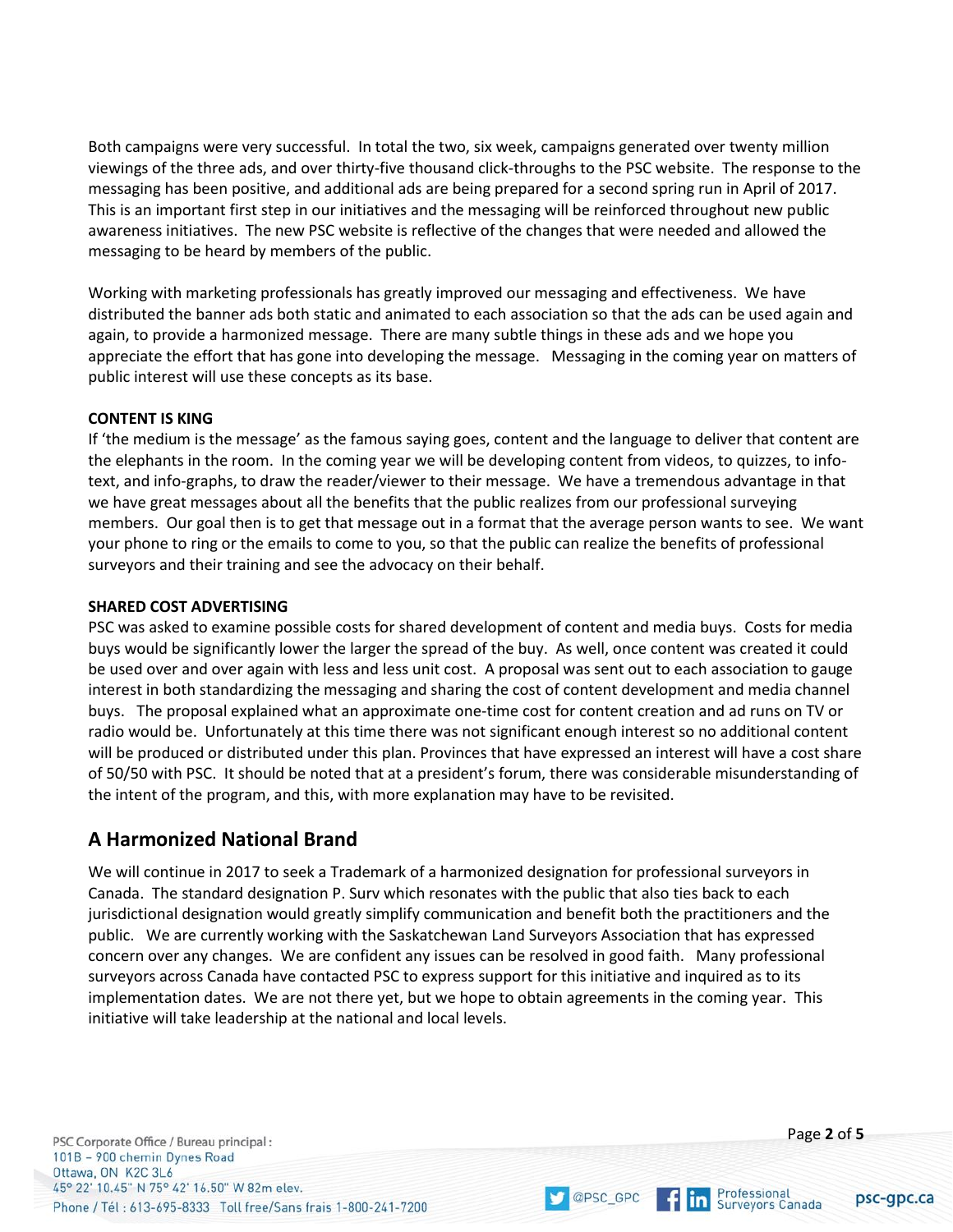# **Speaking to the Issues**

**Underground infrastructure** was a major topic in 2016, driven by the call for public input into two key federal acts; Bill S-233, the Underground Infrastructure Safety Enhancement Act ( reintroduced to the Senate as Bill S-229 under the current session), and Bill C-46, the Pipeline Safety Act Regulations. PSC submitted position papers to Senate and the NEB on both bills, making several recommendations directed toward improving public safety, worker safety and protecting landowner property rights. Key recommendations include:

- *1.* All new infrastructure should be surveyed and mapped by a professional surveyor at the time of installation. This is the only way to ensure that installations conform to design, eliminate encroachments, and a reliable, repeatable and relatable system can be created.
- 2. A common national standard for the mapping of all underground infrastructure surveys should be established and all surveys of underground infrastructure should be integrated into master map data sets which can be openly shared and accessed by anyone planning a ground disturbance.
- *3.* All underground infrastructure placed on private lands should have an easement plan of the area affected, registered in the corresponding provincial registry, First Nation Land Registry or federal crown registry.
- *4.* All new installations should conform to a minimum buried depth of cover of 1 metre except in the case of bedrock which should be no less than 0.6 of a meter.

Greater detail and supporting arguments are provided in the position papers which can be accessed on the PSC website. Throughout the last year PSC has been involved in extensive discussions on both bills with municipal representatives, utility agencies, the Canadian Common Ground Alliance (CCGA), and with representatives of Natural Resources Canada and other government agencies. As part of our outreach process, PSC is now a member of the CCGA. PSC will continue to advocate for the survey and mapping of underground infrastructure, and will take an active role in the development of common interchange standards for the survey and mapping of underground infrastructure in the interest of public safety, worker safety and the land owners right to know. Progress updates on this important advocacy issue will be highlighted in future quarterly reports. If you are interested in this topic please contact the office. A special thank you to all the members of the committee and private members across Canada that sent in examples of problems and improvement suggestions.

## **2017 Surveyors Conference Ottawa**

If you have been living under a rock for the past while, you may not have heard about the joint meeting of the AOLS – OAGQ – ACLS. This is going to be a big fun event so if you haven't registered yet, here is the link: <http://www.surveyors2017.ca/> . The program is available on the same site and registration is open. Fees increase from February 12, so act now. Air Canada has a seat sale in January as well, so no excuses! This shared initiative by these associations is a lot of work and showcases what can be done if we work together.

# **2017 Land Pro Conference**

The 2017 LANDPRO conference is on Tuesday March 7, 2017 at the Paramount Conference Centre in Woodbridge, Ontario and the link to the registration is her[e http://www.landproconference.com.](http://www.landproconference.com/) This one day conference program looks very informative and counts to many of the CPD point systems.

OPSC\_GPC

PSC Corporate Office / Bureau principal: 101B - 900 chemin Dynes Road Ottawa, ON K2C 3L6 45° 22' 10.45" N 75° 42' 16.50" W 82m elev. Phone / Tél: 613-695-8333 Toll free/Sans frais 1-800-241-7200 Page **3** of **5**

psc-gpc.ca

Professional<br>Surveyors Canada

 $f\ln$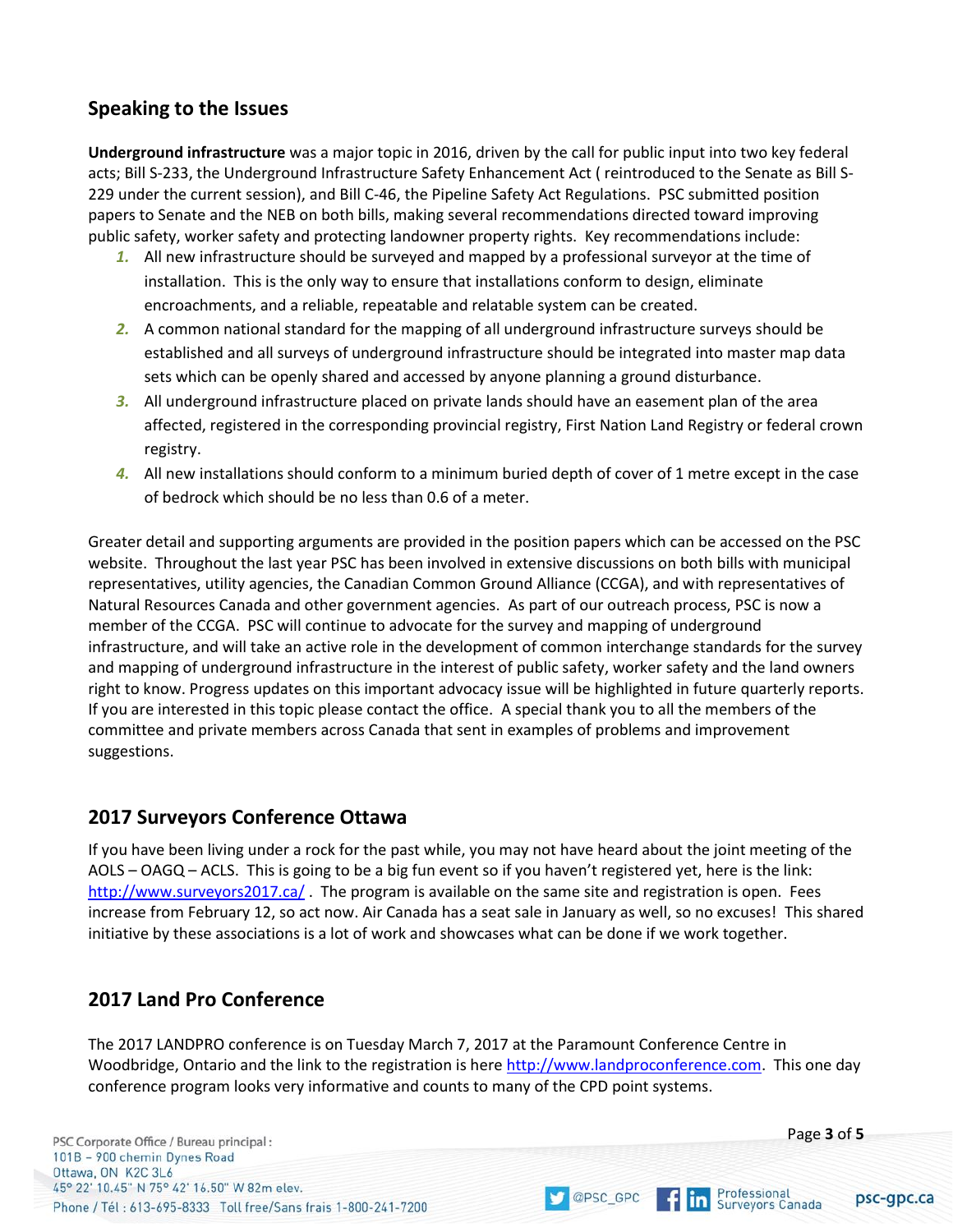## **2017 – It Is Your Future**

Looking forward to 2017, PSC will build on our past successes and expand our advocacy on multiple fronts. Here are some of the things we will be working on, and we hope that you have some time to volunteer for an area of interest.

## **Advocacy for Professionals**

Following up on the success of 2016, PSC will continue to create content and promote the use of professional surveyors and their special set of skills to the public, government and industry. It is a great message to bring and we look forward to enhancing the message so that more Canadians come to realize the exceptional value of the individual practitioners. We will be working with our marketing team to deliver messages that are plain spoken and easily understood by the public.

## **Advocacy for Underground Infrastructure Issues**

Following up on 2016, the PSC board will be advocating for underground infrastructure mapping, and related standards. We have been, and will continue, to reach out to related groups such as GeoAlliance, universities, the CCGA etc. to collaborate on this important issue. Underground infrastructure mapping is a large topic and select projects are being considered to advance the causes and issues highlighted in our position paper.

## **The Message is Heard**

Advocacy and promotion of member services only works if the target audiences actually absorb the message. Content creation and testing messaging takes significant time and resources but is worth every penny. Advertising our member's services and specific issues will be a big part of the dedicated human and financial resources in 2017. Working with an experienced marketing company has allowed us to be measurably more effective in both languages.

## **Unmanned Aerial Systems (UAS) Working Group**

Significant changes are coming to the registration and compliance standards for UAV operations. Transport Canada has posted new guidelines on its website and these are open for comment. We anticipate the roll out of the new guidelines and rules to take effect by late summer. SFOC applications are expected to drop significantly with the adoption of the new rules. If you haven't been paying attention to this issue, and you use or expect to use a UAV in your practice, take note now. PSC will monitor and try to advise the members as soon as new standards are adopted.

## **Horizon and Vendor Advertising**

The Horizon newsletter that has been electronically distributed once a week will drop to once per month in 2017 as a trial. Advertising revenue from the Horizon and web page were not significant enough to continue the effort, so the contract with the provider was terminated. In 2017 we will be trying a few new approaches to see what works. Ad space in the non-primary web pages will be tested. If our own content pages from campaigns can be integrated to the website with advertising, this may be done to diversify revenue.

## **It's a Big Country - Touching Base Regionally**

PSC board members were active across the country in 2016, and 2017 will be no different. It is important to let your representative know of issues that are important locally so that collaboration can be done to find solutions to common problems. On the other side of things, active participation regionally is key to communicate PSC activities to our members and to receive input regarding member concerns. The chair or regional representative will be at each provincial meeting and national meetings such as GeoAlliance, CCGA etc. Reporting for each will be in the subsequent quarterly report.

OPSC\_GPC

PSC Corporate Office / Bureau principal: 101B - 900 chemin Dynes Road Ottawa, ON K2C 3L6 45° 22' 10.45" N 75° 42' 16.50" W 82m elev. Phone / Tél: 613-695-8333 Toll free/Sans frais 1-800-241-7200



psc-gpc.ca

Professional<br>Surveyors Canada

 $f$  in